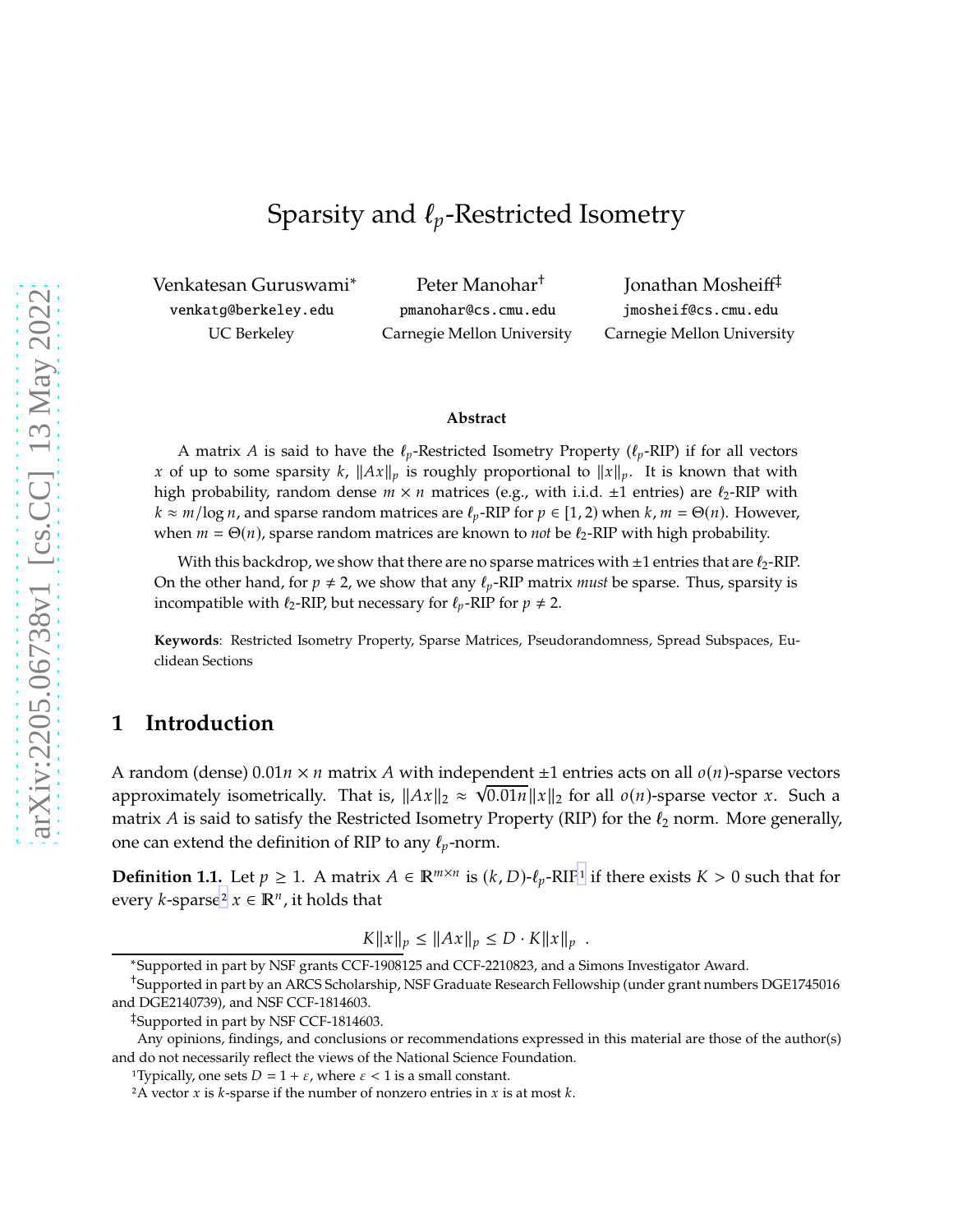The RIP is a natural enough property of a matrix, but its rise to prominence was due to connections to compressed sensing [\[Don06\]](#page-9-0) unearthed in several works [\[CT06,](#page-9-1) [CT05,](#page-9-2) [CRT06\]](#page-9-3), where it was referred to as the Uniform Uncertainty Principle (UUP). The  $\ell_p$ -RIP can be used to achieve the so-called " $\ell_p$ - $\ell_1$ " guarantee for the sparse recovery problem: if A is  $(k, 1 + \varepsilon)$ - $\ell_p$ -RIP and x is  $\delta$ -close in  $\ell_1$  distance to a sparse vector y, then one can approximately recover x given the noisy measurement  $Ax + b$ ; formally, one has the guarantee that the recovered  $\hat{x}$  satisfies  $||x - \hat{x}||_p \le O(k^{-(1-\frac{1}{p})}\delta + ||b||_p)$  [\[AGR15\]](#page-9-4).

Kernels of  $\ell_p$ -RIP matrices are also subspaces with the  $\ell_p$ -spread property: any  $x \in \text{ker}(A)$  with  $||x||_p = 1$  is  $\Omega(1)$ -far in  $\ell_p$ -distance from all sparse vectors. For  $p = 2$ , this corresponds to ker(A) being a good Euclidean section of  $\ell_1$ , a notion that has been studied in classical works [\[FLM77,](#page-9-5) [Kas77,](#page-10-0) [GG84\]](#page-9-6), and more recently in [\[KT07,](#page-10-1) [GLR10,](#page-9-7) [GLW08,](#page-9-8) [Kar11,](#page-10-2) [GMM22\]](#page-10-3).

The most well-studied case of  $\ell_p$ -RIP is for  $p = 2$ . When  $p = 2$ , the RIP is equivalent to saying that the eigenvalues of  $A_S$   $A_S$  are roughly equal for any small set  $S \subseteq [n]$ , where  $A_S$  denotes the restriction of A to the columns in S. It is well-known that for  $m \ge O(k \log(n/k))$ , a (dense) random  $m \times n$  matrix with independent  $\pm 1$  entries, or more generally any distribution that has the JL property (e.g., a subgaussian distribution) [\[BDDW08\]](#page-9-9), is  $(k, O(1))$ - $\ell_2$ -RIP.

For  $p \neq 2$ , [\[AGR15,](#page-9-4) [GMM22\]](#page-10-3) show that random *sparse*  $m \times n$  matrices are  $\ell_p$ -RIP; however, [\[GMM22\]](#page-10-3) proves that such matrices are *not*  $\ell_2$ -RIP in the regime of  $k, m = \Theta(n)$ . We thus pose the following question: are  $\ell_2$ -RIP matrices necessarily dense? And is sparsity inherent to  $\ell_p$ -RIP matrices?

Sparsity is moreover a desirable property for RIP matrices. Sparse matrices allow for faster computation of matrix-vector products. This leads to faster algorithms, for example when sparse matrices are used as measurement matrices in compressed sensing or as a JL transform for dimensionality reduction. In addition, for all  $p \in [1,2]$ , all the best known explicit constructions of  $\ell_p$ -spread subspaces, a closely related property to  $\ell_p$ -RIP, come from the kernels of sparse matrices.

#### <span id="page-1-1"></span>**1.1 Our results**

In light of the above state of affairs, we study the relationship between sparsity and the Restricted Isometry Property. We show that (1)  $\ell_2$ -RIP matrices must be *dense*, and (2) for  $p \neq 2$ ,  $\ell_p$ -RIP matrices must be *sparse*. For simplicity, we will state our results here assuming that the matrix A is an  $0.01n \times n$  matrix with entries in {0, -1, 1} and exactly t nonzero entries in each row and s nonzero entries in each column.

<span id="page-1-0"></span>Our first theorem shows that the row sparsity  $s$  must be at least  $\log^2 k.$ 

**Theorem 1.2** (Specialized [Theorem 2.1\)](#page-2-0). Let  $A \in \{0, -1, 1\}^{0.01n \times n}$  be a matrix with exactly t nonzero *entries in each row and s nonzero entries in each column, and suppose that A* is (*k*, *D*)- $\ell_2$ -RIP. Then,  $\log^2(st) \geq \Omega(\log^2(k)/D^2)$ . Moreover, if A is random, then we must have  $st \geq k^{\Omega(1/D)}$ .

[Theorem 2.1](#page-2-0) is not the only sparsity lower bound for  $\ell_2$ -RIP matrices. A simple argument given in [\[AGR15\]](#page-9-4) shows that one must either have  $k > n/m$  or  $t = ms/n \ge k/D^2$ , i.e., either  $k > n/m$  or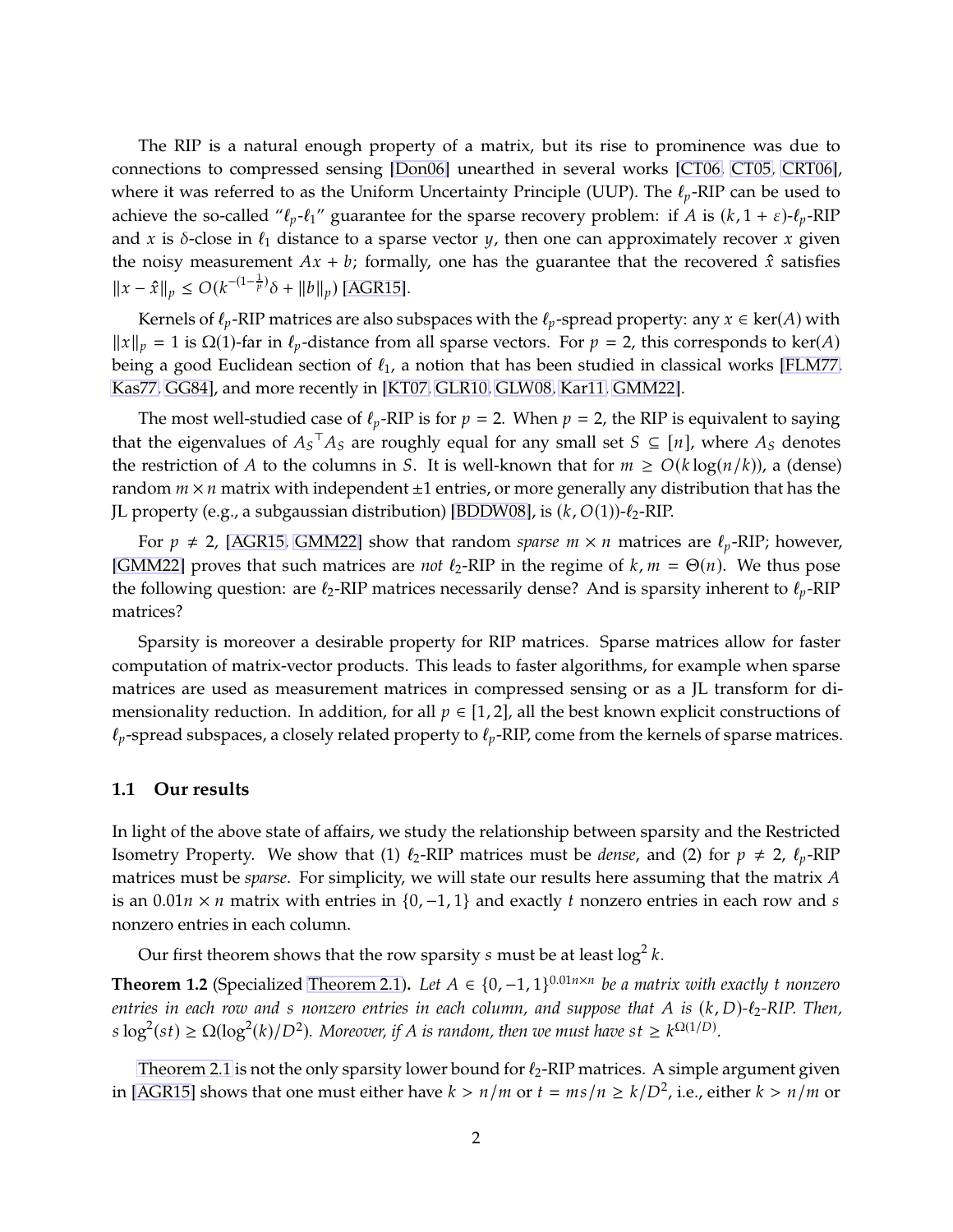$s \geq k^2/D^2$ . While this achieves a substantially stronger worst case lower bound for the sparsity, it only applies when  $k > n/m$ . For example, if one sets  $m = O(k \log(n/k))$ , which is the optimal value for  $m$  as a function of  $n$ ,  $k$ , then the lower bound of [\[AGR15\]](#page-9-4) does not provide any sparsity lower bound when  $k \gg \sqrt{n}$ . In particular, it does not say anything about the sparsity of  $\ell_2$ -RIP matrices in the setting of  $k$ ,  $m = \Theta(n)$ , an important regime for Euclidean sections of  $\ell_1$ .

<span id="page-2-3"></span>We now turn to our second theorem. Here, we show that the  $\ell_p$ -RIP matrices must be sparse.

**Theorem 1.3** (Specialized [Theorem 3.1\)](#page-6-0). Let  $A \in \{0, -1, 1\}^{0.01n \times n}$  be a matrix with exactly t nonzero *entries in each row and s nonzero entries in each column, and suppose that* A is  $(k, D)$ - $\ell_p$ -RIP for  $p \neq 2$ . *Then,*  $s \leq \frac{n}{k}$  $\frac{n}{k} \cdot D^{\frac{2p}{|p-2|}}$ . In particular, when  $k = \Omega(n)$  and  $D = O(1)$ , we must have  $s = O(1)$ .

[Theorem 3.1](#page-6-0) provides an interesting counterpoint to the result in [\[GMM22\]](#page-10-3), which shows that when  $k, m = \Omega(n)$  and  $s = O(1)$ , a *random A* is  $(k, O(1))$ - $\ell_p$ -RIP with high probability. Thus, while [\[GMM22\]](#page-10-3) shows that  $s = O(1)$  is sufficient to obtain  $(\Omega(n), O(1))$ - $\ell_p$ -RIP, [Theorem 3.1](#page-6-0) proves that  $s = O(1)$  is in fact *necessary*.

[\[AGR15\]](#page-9-4) shows that for small k, if  $m = \tilde{\Theta}(k^p)$  and  $t = \tilde{\Theta}(k^{p-1})$ , then a random A is  $(k, O(1))$ - $\ell_p$ -RIP with high probability.<sup>[3](#page-2-1)</sup> The random ensemble in [\[AGR15\]](#page-9-4) thus achieves  $s \approx tn/m = \Theta(n/k)$ .<sup>[4](#page-2-2)</sup> This matches, up to constant factors, the upper bound on s in [Theorem 3.1.](#page-6-0)

Taken together, [Theorems 2.1](#page-2-0) and [3.1](#page-6-0) show that sparsity is necessary for  $\ell_p$ -RIP when  $p \neq 2$ , but is incompatible with  $\ell_2$ -RIP.

Our proofs of both [Theorems 2.1](#page-2-0) and [3.1](#page-6-0) are short. To prove [Theorem 2.1,](#page-2-0) we observe that for a standard basis vector  $e_j$ , we have  $||Ae_j||_2^2$  $2^2/\|e_j\|_2^2$  $2^2 = t$ . Hence, it suffices to find a sparse vector x where  $||Ax||_2^2$  $\frac{2}{2}$ / $||x||_2^2 \ll t$ . We set  $x = p(A^\top A)e_j$ , where  $p$  is a low-degree polynomial. We choose  $p$  to be a low-degree approximation of the projection of  $e_j$  onto  $\ker(A^{\top}A)$ . That is, we choose  $p$ with two goals in mind. First, we want  $|p(z)|$  to be small for all "large" eigenvalues  $z$  of  $A<sup>+</sup>A$ , so that the projection onto the "large" eigenvalues is killed. Second, we want  $p(0) = 1$ , so that the projection onto the kernel is preserved. The first criteria makes  $||Ax||_2^2$  $\frac{2}{2}$  small, while the second criteria ensures that  $||x||_2^2$  $\frac{2}{2}$  is not too small. The low-degreeness of  $p$  implies a simple upper bound on the sparsity of  $x$ , which finishes the proof.

To prove [Theorem 3.1,](#page-6-0) we show that  $||Ae_j||_p^p/||e_j||_p^p = t$  behaves very differently compared to  $\Vert Ag \Vert_p^p / \Vert g \Vert_p^p$  $_{p}^{\nu}$ , when  $g$  is a random k-sparse vector with Gaussian entries; this contradicts the assumption that A is  $(k, D)$ - $\ell_p$ -RIP.

### **2** ℓ2**-RIP matrices cannot be sparse**

<span id="page-2-0"></span>In this section, we prove the general version of [Theorem 1.2.](#page-1-0) We state the full technical theorem below, and then interpret it.

<sup>&</sup>lt;sup>3</sup>We note that the random ensemble considered in [\[AGR15\]](#page-9-4) is slightly different. While they do require that A has exactly  $t$  nonzero entries in each column, their random matrix  $A$  only has  $s$  nonzero entries in each row in expectation.

<span id="page-2-2"></span><span id="page-2-1"></span><sup>&</sup>lt;sup>4</sup>The polylog(*n*) factors hidden in the  $\tilde{\Theta}$  notation cancel.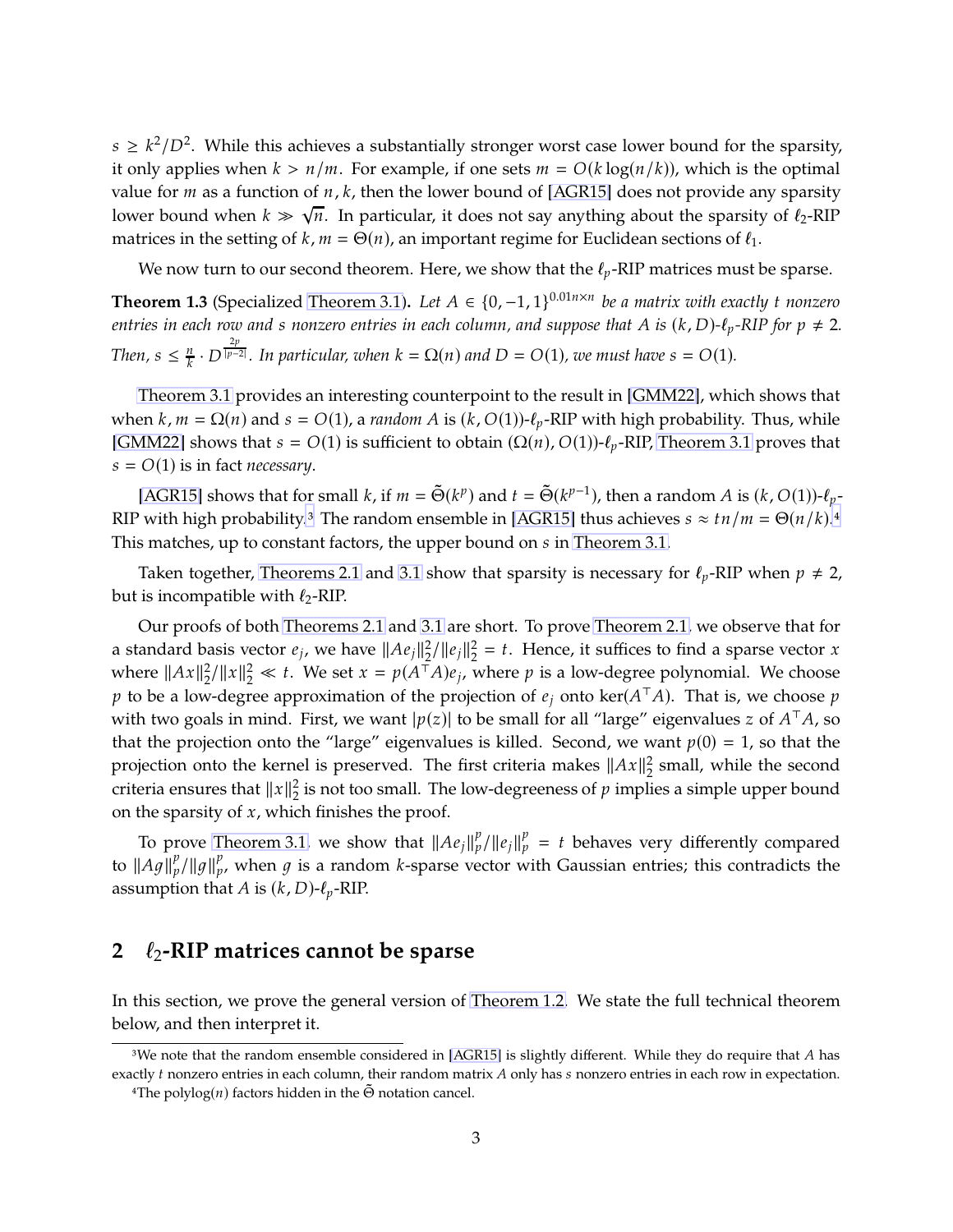**Theorem 2.1.** Let  $A \in \{0, -1, 1\}^{m \times n}$  be a matrix where each row has at most s nonzero entries, each *column has at most t nonzero entries, and some column has exactly t nonzero entries. Let*  $1 \leq k \leq n$  *be an integer, and*  $D \geq 1$ *, such that*  $A$  *is*  $(k, D)$ *-l*<sub>2</sub>*-RIP. Then*,

$$
\frac{\lambda_{\max}}{t} \log^2(st) \ge \Omega\left(\frac{1 - \frac{m}{n}}{D^2} \frac{\log^2(k)}{\log^2(D) + \log^2(\frac{1}{1 - m/n})}\right) ,
$$

*where*  $\lambda_{\text{max}} = ||A||_2^2$ 2 *.*

We note that  $\lambda_{\text{max}} \leq st$ , as  $||A||_2^2$  $\frac{2}{2} = ||A^{\top}A||_2 \leq st$ . We also observe that the lower bound becomes extremely weak as  $m$  approaches  $n$ . This is necessary, as for  $m = n$ , the identity matrix is  $(n, 1)$ - $\ell_2$ -RIP with  $s = t = 1$ .

If we return to the setting in [Section 1.1,](#page-1-1) i.e., we set  $m = 0.01n$  and let A have exactly s and t nonzero entries in every row and column, respectively, then [Theorem 2.1](#page-2-0) immediately implies the first part of [Theorem 1.2,](#page-1-0) as  $\lambda_{\text{max}} \leq st$ .

We can get a substantially improved bound on the sparsity if A is a *random* such matrix. This is because in this case, one can show that with high probability,  $||A||_2 \le O(\sqrt{s} + \sqrt{t})$  (see Theorem 2 in [\[GMM22\]](#page-10-3)). As we also have  $s/t = n/m = 0.01$ ,  $\lambda_{\text{max}}/t$  is thus a constant. If we also set  $D = O(1)$ , then this yields  $log(st) \ge O(log k)$ , i.e.,  $st \ge k^c$  for some constant  $c$ . In particular, we have the following corollary.

**Corollary 2.2.** *Let*  $\alpha \in (0,1)$  *be a constant, and let*  $m = \alpha n$ *, and*  $t = \alpha s$ *. Let*  $A \in \{0,-1,1\}^{m \times n}$  *be a random matrix where each row has exactly s nonzero entries and each column has exactly t nonzero entries. Let*  $1 \leq k \leq n$  *be an integer, and*  $D \geq 1$ *. Suppose that with high probability over* A, A is  $(k, D)$ - $\ell_2$ -RIP. *Then,*  $st \geq k^{\Omega(\frac{1}{D \log D})}$ .

We now turn to the proof of [Theorem 2.1.](#page-2-0)

*Proof of [Theorem 2.1.](#page-2-0)* Assume that [Theorem 2.1](#page-2-0) is false, so that there is an absolute constant  $\xi$  such that

$$
\frac{\lambda_{\max}}{t} \log^2(st) \le \xi \cdot \left( \frac{1 - \frac{m}{n}}{D^2} \frac{\log^2(k)}{\log^2(D) + \log^2(\frac{1}{1 - m/n})} \right)
$$

.

For  $j \in [n]$ , let  $e_j$  denote the  $j$ -th standard basis vector in  $\mathbb{R}^n$ . By assumption, there exists  $j$  such that the *j*-th column of *A* has exactly *t* nonzero entries. Setting  $y = e_i$  for this particular *j*, we see that  $||Ay||_2^2$  $\frac{2}{2}$ /||y|| $\frac{2}{2}$  $2^2 = t$ . Since A is  $(k, D)$ - $\ell_2$ -RIP, it follows that for every  $k$ -sparse  $x \in \mathbb{R}^n$ , one has  $||Ax||_2^2$  $\frac{2}{2}$ /  $\|x\|_2^2$  $\frac{2}{2} \geq \frac{t}{D^2}$ . To finish the proof, we will find a *k*-sparse *x* where  $||Ax||_2^2$  $\frac{2}{2}$ /  $\|x\|_2^2$  $\frac{2}{2} < \frac{t}{D^2}$ , and thus obtain a contradiction.

Let  $B = A^{\top}A \in \mathbb{R}^{n \times n}$ , and let  $\lambda_1, \ldots, \lambda_n$  be the eigenvalues of *B*, with unit eigenvectors  $v_1, \ldots, v_n$ . Let  $p(z)$  be a degree d polynomial in z with real coefficients. We shall overload notation and consider the two functions  $p(z)$  for  $z \in \mathbb{R}$  and  $p(M)$  for  $M \in \mathbb{R}^{n \times n}$ ; here, we use the standard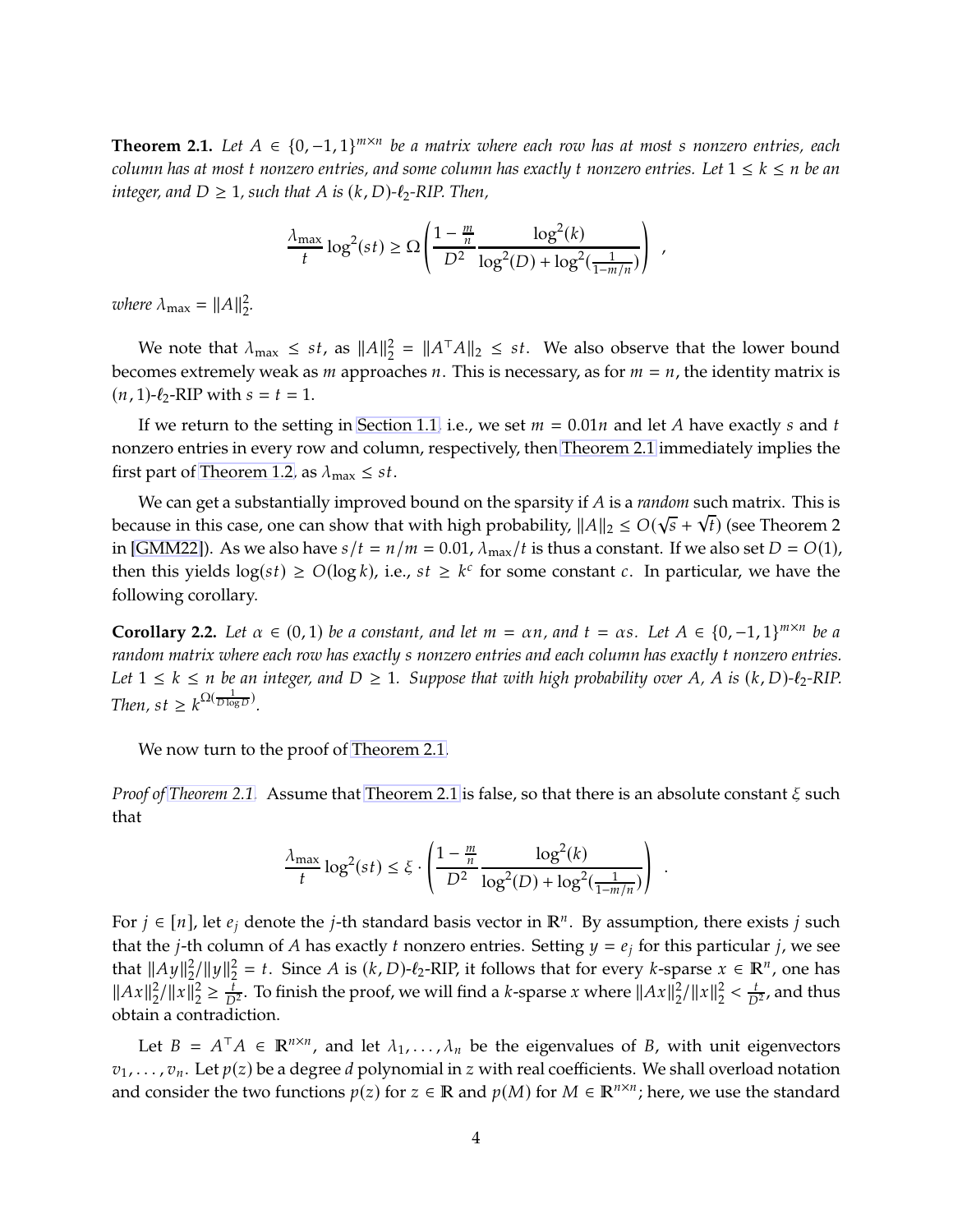convention that  $M^0 = \mathbb{I}_n$  is the identity, i.e., if  $p(z) = 2 + z$ , then  $p(M) = 2\mathbb{I}_n + M$ . We shall eventually set  $x = p(B)e_j$  for a particular choice of p and j.

<span id="page-4-4"></span>We will need the following simple claim.

<span id="page-4-0"></span>*Claim* 2.3. Let  $v \in \mathbb{R}^n$ , and let  $\alpha_i := \langle v, v_i \rangle$ . Then,

- <span id="page-4-1"></span>(1)  $p(B)v = \sum_{i=1}^{n} \alpha_i p(\lambda_i)v_i$  and  $||p(B)v||_2^2$  $\sum_{i=1}^{n} \alpha_i^2$  $\frac{2}{i}p(\lambda_i)^2$ ,
- <span id="page-4-2"></span>(2)  $\|Ap(B)v\|_2^2$  $\sum_{i=1}^{n} \alpha_i^2$  $\frac{2}{i} \lambda_i p(\lambda_i)^2$
- (3) If  $v$  is  $\ell$ -sparse, then  $p(B)v$  is  $O((st)^d \ell)$ -sparse.

*Proof.* To see [Item 1,](#page-4-0) we simply observe that each  $v_i$  is an eigenvector of  $p(B)$  with eigenvalue  $p(\lambda_i)$ .

To see [Item 2,](#page-4-1) we observe that  $||Ap(B)v||_2 = v^{\top}p(B)^{\top}A^{\top}Ap(B)v = v^{\top}Bp^2(B)v$ , as  $B = A^{\top}A$  and  $p(B)$  commutes with B. Then, each  $v_i$  is an eigenvector of  $Bp^2(B)$  with eigenvalue  $\lambda_i p^2(\lambda_i)$ , and so [Item 2](#page-4-1) follows.

To see [Item 3,](#page-4-2) we observe that the rows/columns of  $B$  are  $st$ -sparse. It then follows that the rows/columns of  $B^r$  are  $(st)^r$ -sparse, for any  $r \in \mathbb{N}$ . Hence,  $p(B)$  is a matrix with row/column sparsity at most  $\sum_{r=0}^{d} (st)^r = O((st)^d)$ . If  $v$  is  $\ell$ -sparse, then we thus have that  $p(B)v$  is  $O((st)^d\ell)$ sparse.

The high level overview of the remainder of the proof is as follows. As stated earlier, we will set  $x = p(B)e_j$ . Intuitively, this multiplies the coefficient of the eigenvalue  $\lambda_i$  by  $p(\lambda_i)$ . We want  $p(\lambda_i)$ to be small for all the nonzero eigenvalues of *B*; this will ensure that  $||Ax||_2^2$  $\frac{2}{2}$  is small. On the other hand, we also want  $||x||_2^2$  $2<sub>2</sub>$  to not be too small. If we have  $p(0) = 1$ , then  $x = p(B)e_j$  will preserve the coefficients of the zero eigenvalues of  $B$ . As  $B$  has a large kernel, by averaging, we can find an  $e_j$  with large projection onto ker(*B*), which will ensure that  $||x||_2^2$  $\frac{2}{2}$  is not too small. Finally, we also need x to be sparse. By choosing  $p$  to be a low-degree polynomial, we ensure that this is the case.

<span id="page-4-3"></span>We pick the polynomial  $p$  to be a (modified) Chebyshev polynomial. Formally, we use the following lemma.

**Lemma 2.4.** Let  $0 \le \eta \le \mu$ , and let  $\varepsilon \in (0, 1)$ . There is a polynomial p of degree  $d \le O(\log(1/\varepsilon)\sqrt{\frac{\mu}{\eta}})$  such *that for all*  $\eta \leq z \leq \mu$ *, it holds that*  $|p(z)| \leq \varepsilon$ *, and for all*  $z \in [0, \mu]$ *, it holds that*  $|p(z)| \leq 1$ *.* 

We postpone the proof of [Lemma 2.4,](#page-4-3) and now finish the proof of [Theorem 2.1.](#page-2-0)

Let  $\lambda_{\text{max}}$  be the largest eigenvalue of *B*, and note that  $\lambda_{\text{max}} \geq t$ . By [Lemma 2.4,](#page-4-3) there is a polynomial  $p$  of degree  $d \le O(\log(1/\varepsilon)) \sqrt{\frac{\lambda_{\max}}{t \varepsilon^2}}$  $\frac{L_{\max}}{t\epsilon^2}$ ) such that for any  $z \leq st$ ,  $|p(z)| \leq 1$ , and for any  $z \in [\varepsilon^2 t, \lambda_{\max}]$ ,  $|p(z)| \leq \varepsilon$ , where  $\varepsilon \in (0, 1)$  is a parameter to be chosen later.

Next, we show how to choose *j*. We observe that  $\sum_{i=1}^{n} \lambda_i = \text{tr}(B) = t n$ , as each diagonal entry of *B* is equal to *t*. For  $j \in [n]$ , write  $e_j = \sum_{i=1}^n \alpha_{ij} v_i$ , where  $\alpha_{ij} := \langle e_j, v_i \rangle$ . Because the  $e_j$ 's are an orthonormal basis of  $\mathbb{R}^n$ , we have that  $\mathbb{E}_{j\leftarrow[n]}[\sum_{i:\lambda_i=0}\alpha_{ij}^2] = \mathbb{E}_{j\leftarrow[n]}[\sum_{i:\lambda_i=0}\langle e_i, v_j\rangle^2] = \sum_{i:\lambda_i=0}\frac{1}{n} \geq$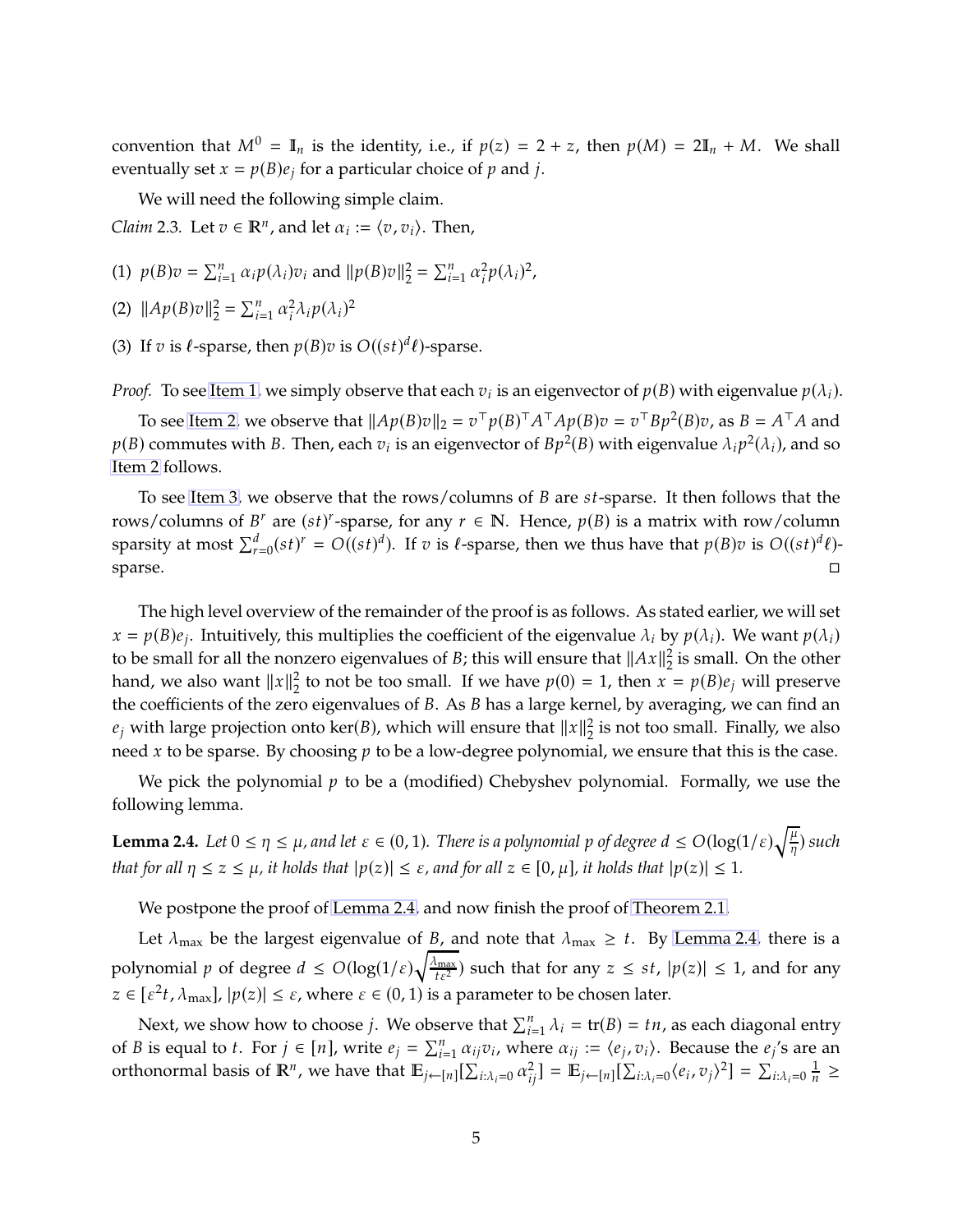$1-\frac{m}{n}$  $\frac{m}{n}$ , as A is an  $m \times n$  matrix, and so ker(B) must have dimension at least  $n - m$ . Hence, there exists  $j$  such that  $\sum_{i:\lambda_i=0} \alpha_{ij}^2 \geq 1 - \frac{m}{n}$  $\frac{m}{n}$ .

We now set  $x = p(B)e_j$ , where  $j \in [n]$  is such that  $\sum_{i:\lambda_i=0} \alpha_{ij}^2 \geq 1 - \frac{m}{n}$  $\frac{m}{n}$ . By [Item 3](#page-4-2) in [Claim 2.3,](#page-4-4) x is *k*'-sparse for  $k' = O((st)^d)$  and  $d = O(\log(1/\varepsilon)) \sqrt{\frac{\lambda_{\text{max}}}{t \varepsilon^2}}$  $\frac{\text{Imax}}{t\epsilon^2}$ ).

By [Item 1](#page-4-0) in [Claim 2.3,](#page-4-4) we have that

$$
||p(B)e_j||_2^2 = \sum_{i=1}^n \alpha_{ij}^2 p(\lambda_i)^2 \ge \sum_{i:\lambda_i=0} \alpha_{ij}^2 p(0)^2 = \sum_{i:\lambda_i=0} \alpha_{ij}^2,
$$

as  $p(0) = 1$ .

We now observe that

$$
\begin{aligned} ||Ap(B)e_j||_2^2 &= \sum_{i=1}^n \alpha_{ij}^2 \lambda_i p(\lambda_i)^2 \\ &= \frac{t\,\varepsilon^2}{n} |\{i : \lambda_i \le t\,\varepsilon^2\}| \max_{z \in [0, t\varepsilon^2]} p^2(z) + \left(\frac{1}{n} \sum_{i:\lambda_i > t\varepsilon^2} \lambda_i\right) \max_{z \in [t\varepsilon^2, \lambda_{\text{max}}]} p^2(z) \\ &\le t\,\varepsilon^2 + t\,\varepsilon^2 \end{aligned}
$$

We thus conclude that  $\|Ap(B)e_j\|_2^2$  $\frac{2}{2} \leq 2t \, \varepsilon^2$ .

We have thus shown that (1)  $\|Ax\|_2^2$  $2^2 \leq 2t \varepsilon^2$ , (2)  $||x||_2^2$  $\frac{2}{2} \geq 1 - \frac{m}{n}$  $\frac{m}{n}$ , and (3) x is  $O((st)^d)$ -sparse. Therefore  $||Ax||_2^2$  $\frac{2}{2}$ /  $\|x\|_2^2$  $\frac{2}{2} \leq \frac{2t \varepsilon^2}{1 - \frac{m}{n}}$  $\frac{2t\epsilon^2}{1-\frac{m}{n}}$ . Setting  $\epsilon =$  $\frac{\sqrt{1-\frac{m}{n}}}{2D}$ , we thus have that  $||Ax||_2^2$  $\frac{2}{2}$ /  $\|x\|_2^2$  $\frac{2}{2} < \frac{t}{D^2}$ . This implies that  $x$  cannot be  $k$ -sparse.

Now, recall that by assumption, there exists some absolute constant  $\xi$  such that

$$
\frac{\lambda_{\max}}{t} \log^2(st) \le \xi \cdot \left( \frac{1 - \frac{m}{n}}{D^2} \frac{\log^2(k)}{\log^2(D) + \log^2(\frac{1}{1 - m/n})} \right) ,
$$

or equivalently,

$$
\frac{\lambda_{\max}\log^2(st)}{t} \le \xi' \frac{\varepsilon^2\log^2 k}{\log^2(1/\varepsilon)},
$$

where  $\xi'$  is an absolute constant. This implies that

$$
O((st)^d) \le \exp(O(\log(st)\log(1/\varepsilon)\sqrt{\frac{\lambda_{\max}}{t\,\varepsilon^2}})) \le \exp(O(\xi'\ln k)) \le k \ .
$$

Hence, x is k-sparse, which finishes the proof of [Theorem 2.1,](#page-2-0) up to the proof of [Lemma 2.4.](#page-4-3)  $\Box$ 

*Proof of [Lemma 2.4.](#page-4-3)* We let  $\ell(z) = \frac{\mu + \eta - 2z}{\mu - \eta}$  $\frac{d\eta}{\mu-\eta}$  be a linear polynomial that maps the interval  $[\eta,\mu]$  to  $[-1, 1]$ . Let  $T_d(x)$  be the degree-d Chebyshev polynomial of the first kind. We recall that  $T_d(x)$  has the following properties: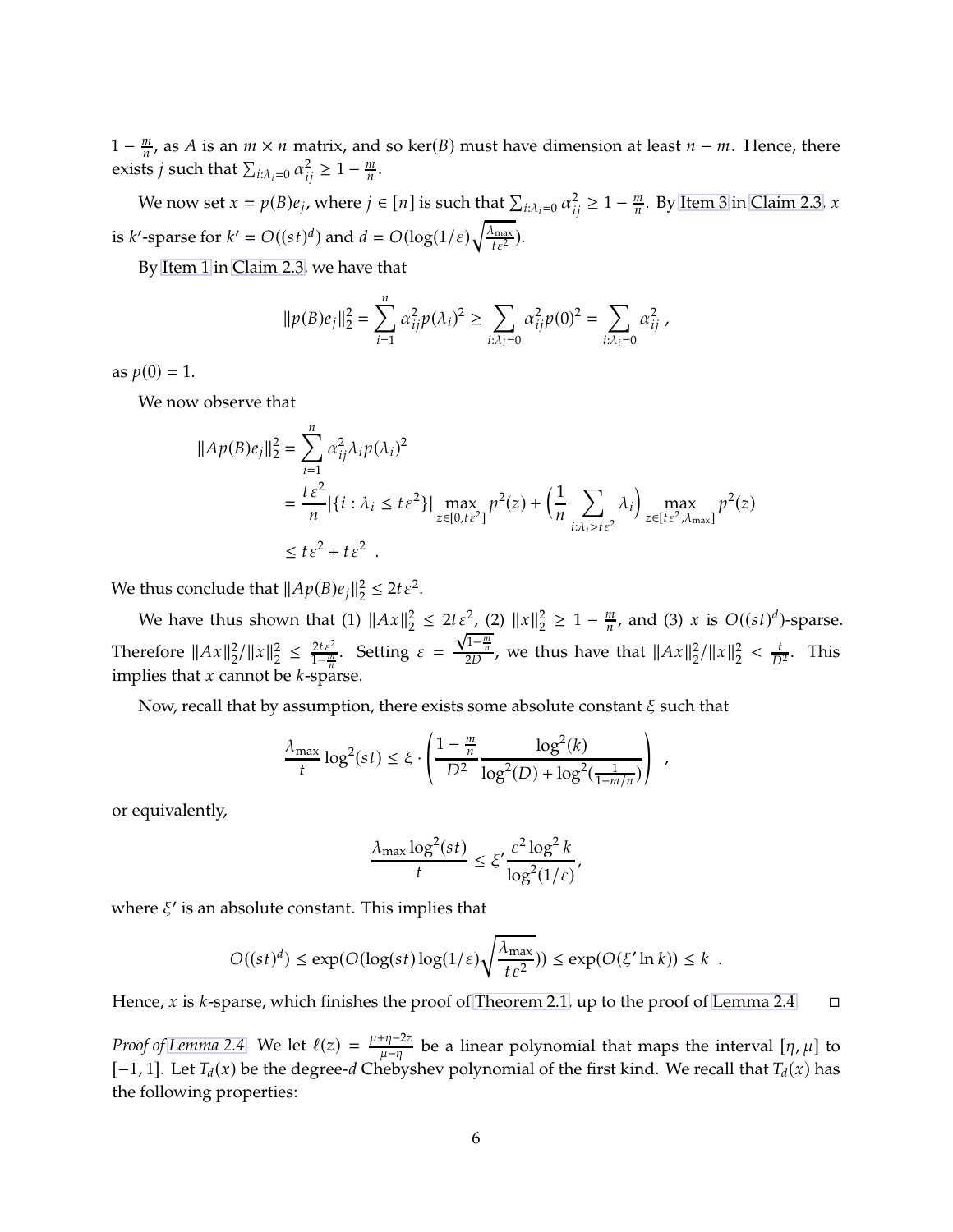- 1. For  $x \in [-1, 1]$ ,  $|T_d(x)| \leq 1$ .
- 2. For  $x \ge 1$ ,  $T_d(x) = \cosh(d \cosh^{-1}(x))$ .

We let  $p(z) = T_d(\ell(z))/T_d(\ell(0))$ . We clearly have that  $p(0) = 1$ .

We first show that  $p(z) \leq 1$  for all  $z \in [0, \eta]$ . For  $z \in [0, \eta]$ , we have  $1 \leq \ell(z) \leq \ell(0)$ , and for  $x \ge 1$ , the Chebyshev polynomial  $T_d(x)$  satisfies  $T_d(x) = \cosh(d \cosh^{-1}(x))$ . In particular,  $T_d(x)$  for  $x \geq 1$  is an increasing nonnegative function of x, and so  $|T_d(\ell(z))|$  is maximized at  $z = 0$ , as this maximizes  $\ell(z)$ . Hence,  $p(z) \leq p(0) = 1$ , for  $z \in [0, \eta]$ .

We now show that  $p(z) \le \varepsilon$  for all  $z \in [\eta, \mu]$ . For  $z \in [\eta, \mu]$ , we have that  $\ell(z) \in [-1, 1]$ , and so  $|T_d(\ell(z))| \leq 1$ . We thus need to show that  $|T_d(\ell(0))| \geq 1/\varepsilon$ . Let  $\delta = \frac{2\eta}{\mu - \varepsilon}$  $\frac{2\eta}{\mu-\eta}$ , so that  $\ell(0) = 1 + \delta \geq 1$ . Hence,  $T_d(1 + \delta) = \cosh(d \cosh^{-1}(1 + \delta))$ . Let  $\theta = \cosh^{-1}(1 + \delta) = \ln(1 + \delta + \sqrt{2\delta + \delta^2})$ . Then,

$$
T_d(1+\delta) = \cos(d\theta) = \frac{e^{d\theta} + e^{-d\theta}}{2} \ge \frac{1}{2}e^{d\theta} = \frac{1}{2}(1+\delta + \sqrt{2\delta + \delta^2})^d \ge \frac{1}{2}(1+\sqrt{2\delta})^d
$$

Hence, for  $z \in [\eta, \mu]$ , we have  $|p(z)| \leq 2(1 + \sqrt{2\delta})^d \leq 2e^{d\sqrt{2\delta}}$ . Setting  $d = O(\log(1/\varepsilon)/\sqrt{\delta}) =$  $O(\log(1/\varepsilon)\sqrt{\frac{\mu-\eta}{\eta}}) \leq O(\log(1/\varepsilon)\sqrt{\frac{\mu}{\eta}})$ , we get that  $|p(z)| \leq \varepsilon$ , as required.

## **3** For  $p \neq 2$ ,  $\ell_p$ -RIP matrices must be sparse

<span id="page-6-0"></span>In this section, we prove the general version of [Theorem 1.3.](#page-2-3) We first state the full theorem, and then interpret it.

**Theorem 3.1.** Let  $A \in \mathbb{R}^{m \times n}$  be a  $(k, D)$ - $\ell_p$ -RIP matrix, and let  $a_1, \ldots, a_m$  denote the rows of A. Then, if  $1 \leq p < 2$ , it holds that

$$
D^{p}\left(\frac{n}{k}\right)^{p(\frac{1}{p}-\frac{1}{2})}\sum_{i=1}^{m}\|a_{i}\|_{2}^{p}\geq \sum_{i=1}^{m}\|a_{i}\|_{p}^{p},
$$

*and if*  $p > 2$  *it holds that* 

$$
\sum_{i=1}^m ||a_i||_2^p \le D^p \left(\frac{n}{k}\right)^{p(\frac{1}{2}-\frac{1}{p})} \sum_{i=1}^m ||a_i||_p^p.
$$

We note that Hölder's inequality states that for any *s*-sparse  $a \in \mathbb{R}^n$  and  $q \geq p \geq 1$ ,  $||a||_q \leq$  $||a||_p \leq s^{\frac{1}{p}-\frac{1}{q}} ||a||_q$ . In particular, for  $1 \leq p < 2$ ,  $||a||_p^p \leq s^{p(\frac{1}{p}-\frac{1}{2})} ||a||_2^p$  $p_2$ , and for  $p > 2$ ,  $||a||_2^p$  $\frac{1}{2}$   $\leq$  $s^{p(\frac{1}{2}-\frac{1}{p})}$ || a || $_p^p$  $_{p}^{\nu}$ ; these inequalities are tight when *a* is an *s*-sparse vector with all entries of equal magnitude. Applying Hölder's inequality (and using that the sparsity of any row is at most  $n$ ) trivially yields

$$
n^{p(\frac{1}{p}-\frac{1}{2})}\sum_{i=1}^{m}||a_i||_2^p \ge \sum_{i=1}^{m}||a_i||_p^p \text{ (if } 1 \le p < 2\text{), and}
$$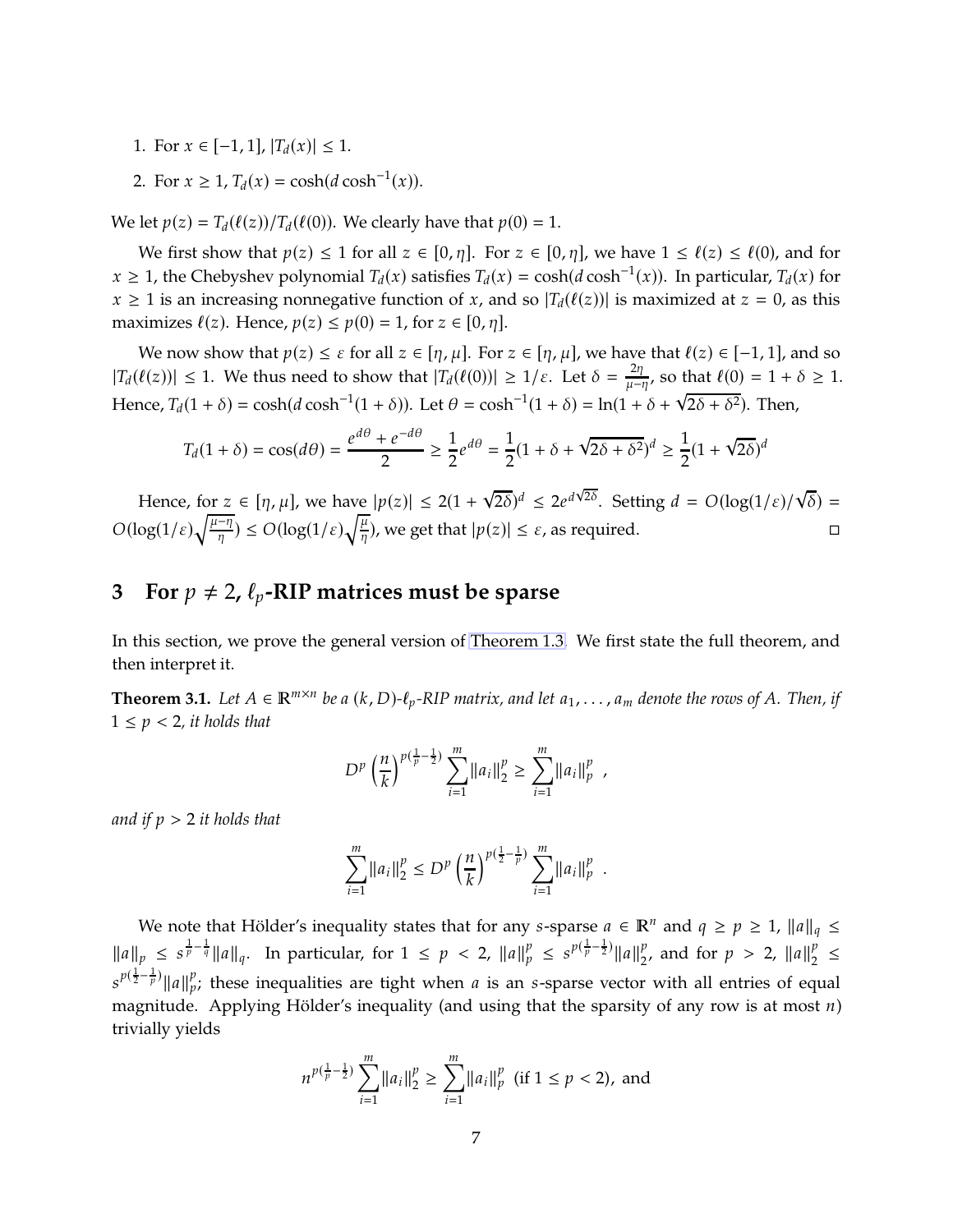$$
\sum_{i=1}^m \|a_i\|_2^p \le n^{p(\frac{1}{2}-\frac{1}{p})}\sum_{i=1}^m \|a_i\|_p^p \text{ (if } p>2),
$$

which are weaker bounds than those obtained in [Theorem 3.1.](#page-6-0) One can interpret [Theorem 3.1](#page-6-0) as saying that the rows of A must be "analytically spread on average" in the  $\ell_p$  vs.  $\ell_2$  sense. Formally, if we ignore the  $D^p$  factor, [Theorem 3.1](#page-6-0) improves over the naive application of Hölder's inequality by replacing the factor of  $n$  with  $n/k$ . We can think of this as showing that the rows of A are, on average,  $(n/k)$ -sparse, in this analytic sense.

If we return to the setting of [Section 1.1,](#page-1-1) i.e., we let  $A \in \{0, -1, 1\}^{0.01n \times n}$  be a matrix with s nonzero entries in each row and t nonzero entries in each column, then  $||a_i||_p^p = ||a_i||_2^2$  $2<sub>2</sub> = s$ , for any row  $a_i$ . In particular, [Theorem 3.1](#page-6-0) shows that for such matrices, we must have

$$
s \le D^{\frac{2p}{2-p}} \cdot \frac{n}{k}
$$
 if  $1 \le p < 2$ , and  $s \le D^{\frac{2p}{p-2}} \cdot \frac{n}{k}$  if  $p > 2$ ,

which proves [Theorem 1.3.](#page-2-3) This is a fairly strong upper bound on s. If, e.g., we set  $k = \Theta(n)$  and  $D = O(1)$ , then this implies that we must have  $s = O(1)$ , i.e., the rows of A must have *constant* sparsity.

<span id="page-7-0"></span>We now turn to the proof of [Theorem 3.1.](#page-6-0) We will need the following simple claim.

*Claim* 3.2. Suppose X, Y are non-negative random variables, and  $Pr[Y = 0] = 0$ . Then,  $Pr[X|Y \leq \mathbb{Z}]$  $\mathbb{E}[X]/\mathbb{E}[Y] > 0$  and  $\Pr[X/Y \geq \mathbb{E}[X]/\mathbb{E}[Y]] > 0$ .

*Proof.* Let  $\alpha = \mathbb{E}[X]/\mathbb{E}[Y]$ . Then,  $\mathbb{E}[X - \alpha Y] = 0$ . So,  $\Pr[X - \alpha Y \le 0] > 0$ . Therefore,  $\Pr[X - \alpha Y \le 0]$  $0 \wedge Y > 0$  > 0, and so Pr[ $X/Y \le \alpha$ ] > 0. Similarly, Pr[ $X - \alpha Y \ge 0$ ] > 0, and so Pr[ $X - \alpha Y \ge 0 \wedge Y > 0$ 0] > 0, which implies  $Pr[X/Y \ge \alpha] > 0$ . This finishes the proof.

*Proof of [Theorem 3.1.](#page-6-0)* For  $j \in [n]$ , let  $e_j$  denote the *j*-th standard basis vector. Without loss of generality, we shall assume that A satisfies [Definition 1.1](#page-0-2) with  $K = 1$ ; otherwise, we can rescale A so that this holds. Let  $c_1, \ldots, c_n$  be the columns of A. Observe that  $||Ae_j||_p = ||c_j||_p$  for all  $j \in [n]$ . As  $k \ge 1$ , we thus have that  $1 \le ||c_j||_p \le D$ , for all  $j \in [n]$ . It thus follows that  $n \le \sum_{i=1}^{m} ||a_i||_p^p = \sum_{j=1}^{n} ||c_j||_p^p \le nD^p.$ 

Now, let  $S \subseteq [n]$ ,  $|S| \le k$ . For  $j \in S$ , let  $g_j \sim N(0, 1)$ , and let  $x = \sum_{j \in S} g_j e_j$ . Note that  $x \in \mathbb{R}^S$ . We observe that  $||Ax||_p^p$  and  $||x||_p^p$  are nonnegative random variables, and  $Pr[||x||_p^p = 0] = 0$ .

Next, we note that if  $g \sim N(0, 1)$ , then  $\mathbb{E}[|g|^p] = \frac{2^{p/2}}{\sqrt{\pi}} \cdot \Gamma(\frac{1+p}{2}) =: f(p)$ . By linearity of expectation, it then follows that  $\mathbb{E}[\Vert x \Vert_p^p]$  $\mathcal{L}_{p}^{p}$ ] =  $f(p)|S|$ , and that  $\mathbb{E}[\Vert Ax \Vert_{p}^{p}]$  $_{p}^{p}$ ] =  $f(p)$   $\sum_{i=1}^{m} ||a_{i}|_{S}||_{2}^{p}$  $E_2^p$ , where  $a_i|_S$  denotes the *i*-th row restricted to the coordinates in S.

We now have two cases.

**Case 1:**  $p < 2$ . Applying [Claim 3.2,](#page-7-0) we see that exists  $y \in \mathbb{R}^S \setminus \{0\}$  such that  $||Ay||_p^p / ||y||_p^p \le$  $\mathbb{E}[\Vert Ax \Vert_p^p]$  $_p^p$ ]/E[||x|| $_p^p$  $_{p}^{\nu}$ ].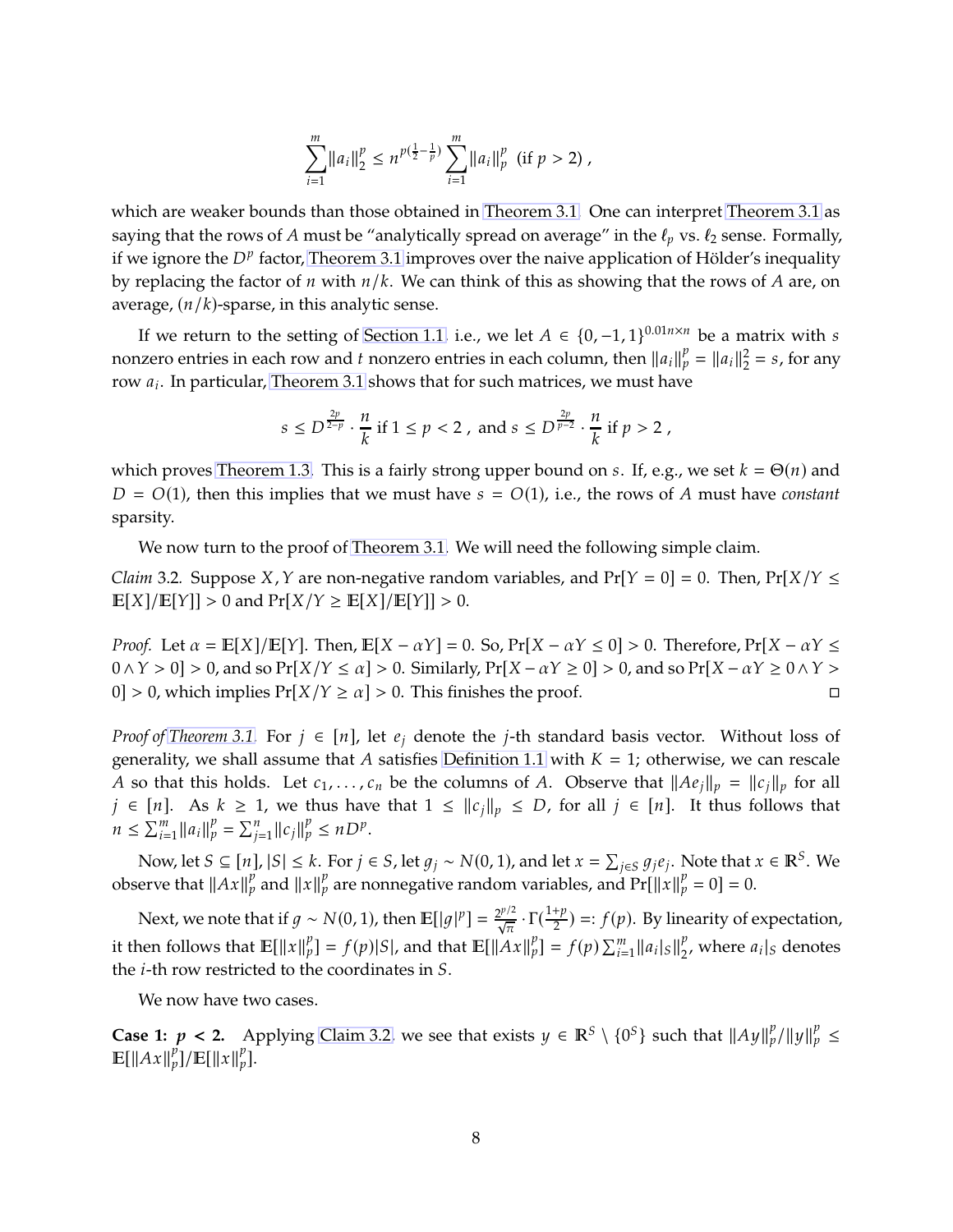It follows that there exists  $y \in \mathbb{R}^S \setminus \{0^S\}$  with  $||y||_p = 1$  such that  $||Ay||_p^p \le \sum_{i=1}^m ||a_i|_S||_2^p$  $\binom{p}{2}/|S|$ . On the other hand, because *y* is *k*-sparse, we see that  $||Ay||_p^p \ge 1$ . Hence,

<span id="page-8-0"></span>
$$
\sum_{i=1}^{m} ||a_i|_S||_2^p \ge |S| \t\t(1)
$$

for every  $S$  of size at most  $k$ .

Now, fix *i*, and let *X* denote the random variable  $||a_i||_S||_2^p$  $\frac{p}{2}$ , with randomness over the draw of  $S \subseteq [n]$ ,  $|S| = k$ . By Hölder's inequality (and using that  $p < 2$ ), we have  $\mathbb{E}[X] \leq \mathbb{E}[X^{2/p}]^{p/2}$ . Now,  $\mathbb{E}[X^{2/p}] = \mathbb{E}_{S} [\|a_{i}|_{S}\|_{2}^{2}]$  $\binom{2}{2} = \frac{k}{n}$  $\frac{k}{n}$ || $a_i$ || $\frac{2}{2}$  $\frac{2}{2}$ . This is because each coordinate of *n* appears in a randomly chosen S with probability  $\frac{k}{n}$ . It thus follows that  $\mathbb{E}[X] \le (k/n)^{p/2} ||a_i||_2^p$  $\frac{1}{2}$ .

Taking expectations of [Eq. \(1\)](#page-8-0) over the choice of  $|S| = k$ , we now have that

$$
(k/n)^{p/2}\sum_{i=1}^m||a_i||_2^p\geq k.
$$

Combining with the inequality  $\sum_{i=1}^{m} ||a_i||_p^p \le nD^p$ , we thus have

$$
(k/n)^{p/2} \sum_{i=1}^{m} ||a_i||_2^p \ge k \ge \frac{k}{n} D^{-p} \sum_{i=1}^{m} ||a_i||_p^p
$$
  

$$
\implies D^p \left(\frac{n}{k}\right)^{p(\frac{1}{p}-\frac{1}{2})} \sum_{i=1}^{m} ||a_i||_2^p \ge \sum_{i=1}^{m} ||a_i||_p^p,
$$

as required.

**Case 2:**  $p > 2$ . Applying [Claim 3.2,](#page-7-0) we see that exists  $y \in \mathbb{R}^S \setminus \{0^S\}$  such that  $||Ay||_p^p/||y||_p^p \ge$  $\mathbb{E}[\Vert Ax \Vert_p^p]$  $_p^p$ ]/E[||x|| $_p^p$  $_{p}^{\nu}$ ].

It follows that there exists  $y \in \mathbb{R}^S \setminus \{0^S\}$  with  $||y||_p = 1$  such that  $||Ay||_p^p \ge \sum_{i=1}^m ||a_i|_S||_2^p$  $\binom{p}{2}/|S|$ . On the other hand, because *y* is *k*-sparse, we see that  $||Ay||_p^p \le D^p$ . Hence,

<span id="page-8-1"></span>
$$
\sum_{i=1}^{m} \|a_i|_S\|_2^p \le |S|D^p \quad , \tag{2}
$$

for every  $S$  of size at most  $k$ .

Now, fix *i*, and let *X* denote the random variable  $||a_i||_S||_2^p$  $\frac{p}{2}$ , with randomness over the draw of  $S \subseteq [n]$ ,  $|S| = k$ . By Hölder's inequality (and using that  $p > 2$ ), we have  $\mathbb{E}[X] \geq \mathbb{E}[X^{2/p}]^{p/2}$ . Now,  $\mathbb{E}[X^{2/p}] = \mathbb{E}_{S} [\|a_{i}|_{S}\|_{2}^{2}]$  $\binom{2}{2} = \frac{k}{n}$  $\frac{k}{n}$ || $a_i$ || $\frac{2}{2}$  $\frac{2}{2}$ . This is because each coordinate of *n* appears in a randomly chosen *S* with probability  $\frac{k}{n}$ . It thus follows that  $\mathbb{E}[X] \ge (k/n)^{p/2} ||a_i||_2^p$  $\frac{p}{2}$ .

Taking expectations of [Eq. \(2\)](#page-8-1) over the choice of  $|S| = k$ , we now have that

$$
(k/n)^{p/2} \sum_{i=1}^m \|a_i\|_2^p \leq kD^p.
$$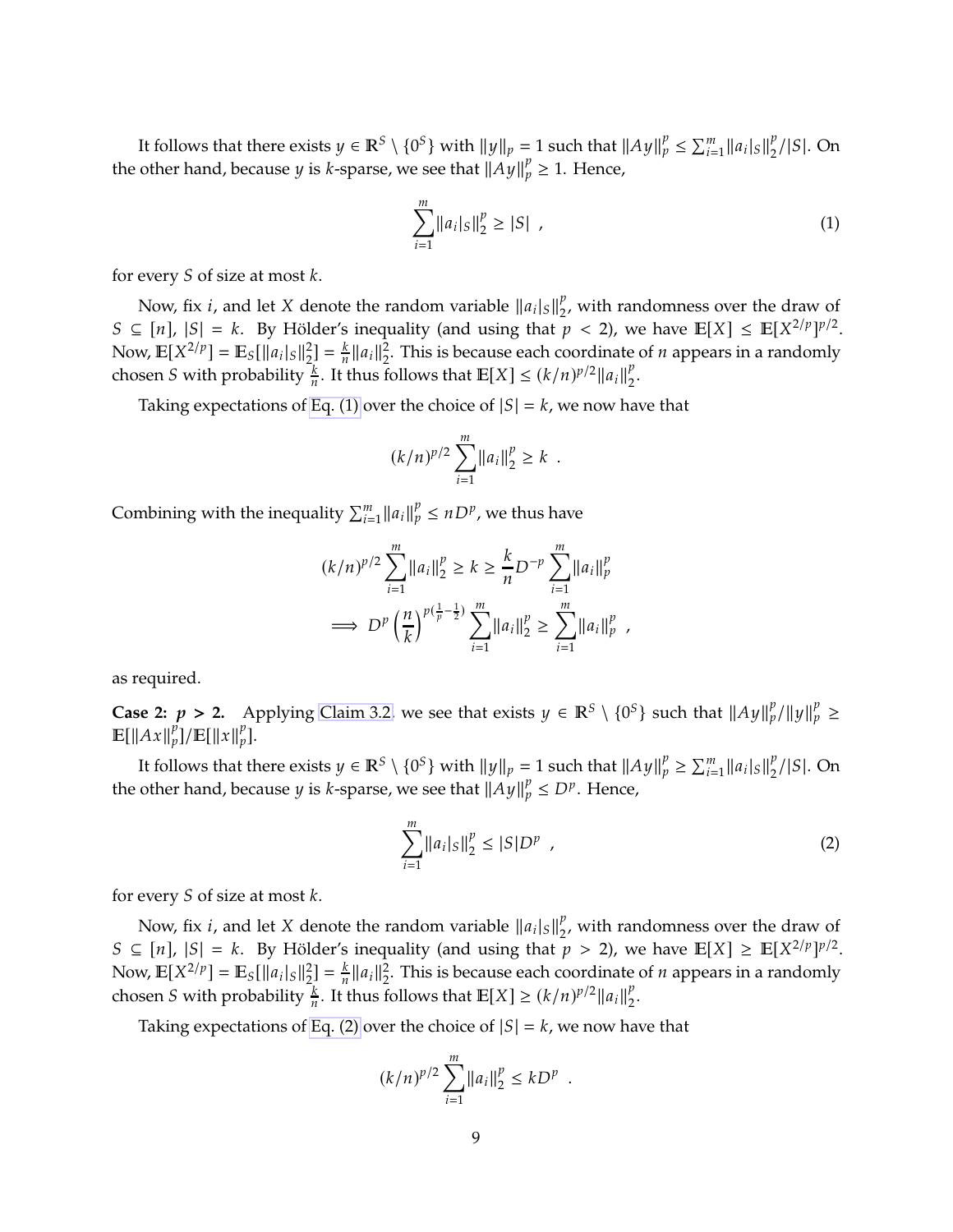Combining with the inequality  $\sum_{i=1}^{m} ||a_i||_p^p \ge n$ , we thus have

$$
(k/n)^{p/2} \sum_{i=1}^{m} ||a_i||_2^p \leq kD^p \leq \frac{k}{n} D^p \sum_{i=1}^{m} ||a_i||_p^p
$$
  

$$
\implies \sum_{i=1}^{m} ||a_i||_2^p \leq D^p \left(\frac{n}{k}\right)^{p(\frac{1}{2} - \frac{1}{p})} \sum_{i=1}^{m} ||a_i||_p^p,
$$

as required.  $\Box$ 

# **References**

- <span id="page-9-4"></span>[AGR15] Zeyuan Allen-Zhu, Rati Gelashvili, and Ilya P. Razenshteyn. Restricted isometry property for general p-norms. In *31st International Symposium on Computational Geometry, SoCG 2015, June 22-25, 2015, Eindhoven, The Netherlands*, volume 34 of *LIPIcs*, pages 451–460. Schloss Dagstuhl - Leibniz-Zentrum für Informatik, 2015.
- <span id="page-9-9"></span>[BDDW08] Richard Baraniuk, Mark Davenport, Ronald DeVore, and Michael Wakin. A simple proof of the restricted isometry property for random matrices. *Constructive Approximation*, 28(3):253–263, 2008.
- <span id="page-9-3"></span>[CRT06] Emmanuel J. Candès, Justin K. Romberg, and Terence Tao. Stable signal recovery from incomplete and inaccurate measurements. *Comm. Pure Appl. Math.*, 59:1207–1223, 2006.
- <span id="page-9-2"></span>[CT05] Emmanuel J. Candès and Terence Tao. Decoding by linear programming. *IEEE Trans. Inf. Theory*, 51(12):4203–4215, 2005.
- <span id="page-9-1"></span>[CT06] Emmanuel J. Candès and Terence Tao. Near-optimal signal recovery from random projections: Universal encoding strategies? *IEEE Trans. Inf. Theory*, 52(12):5406–5425, 2006.
- <span id="page-9-0"></span>[Don06] David L. Donoho. Compressed sensing. *IEEE Trans. Inf. Theory*, 52(4):1289–1306, 2006.
- <span id="page-9-5"></span>[FLM77] T. Figiel, J. Lindenstrauss, and V. D. Milman. The dimension of almost spherical sections of convex bodies. *Acta Math.*, 139(1-2):53–94, 1977.
- <span id="page-9-6"></span>[GG84] A. Garnaev and E. D. Gluskin. The widths of Euclidean balls. *Doklady An. SSSR.*, 277:1048—-1052, 1984.
- <span id="page-9-7"></span>[GLR10] Venkatesan Guruswami, James R. Lee, and Alexander A. Razborov. Almost Euclidean subspaces of  $\ell_1^N$ 1 via expander codes. *Combinatorica*, 30(1):47–68, 2010.
- <span id="page-9-8"></span>[GLW08] V. Guruswami, J. Lee, and A. Wigderson. Euclidean sections of with sublinear randomness and error-correction over the reals. In *12th International Workshop on Randomization and Combinatorial Optimization: Algorithms and Techniques (RANDOM)*, pages 444–454, 2008.